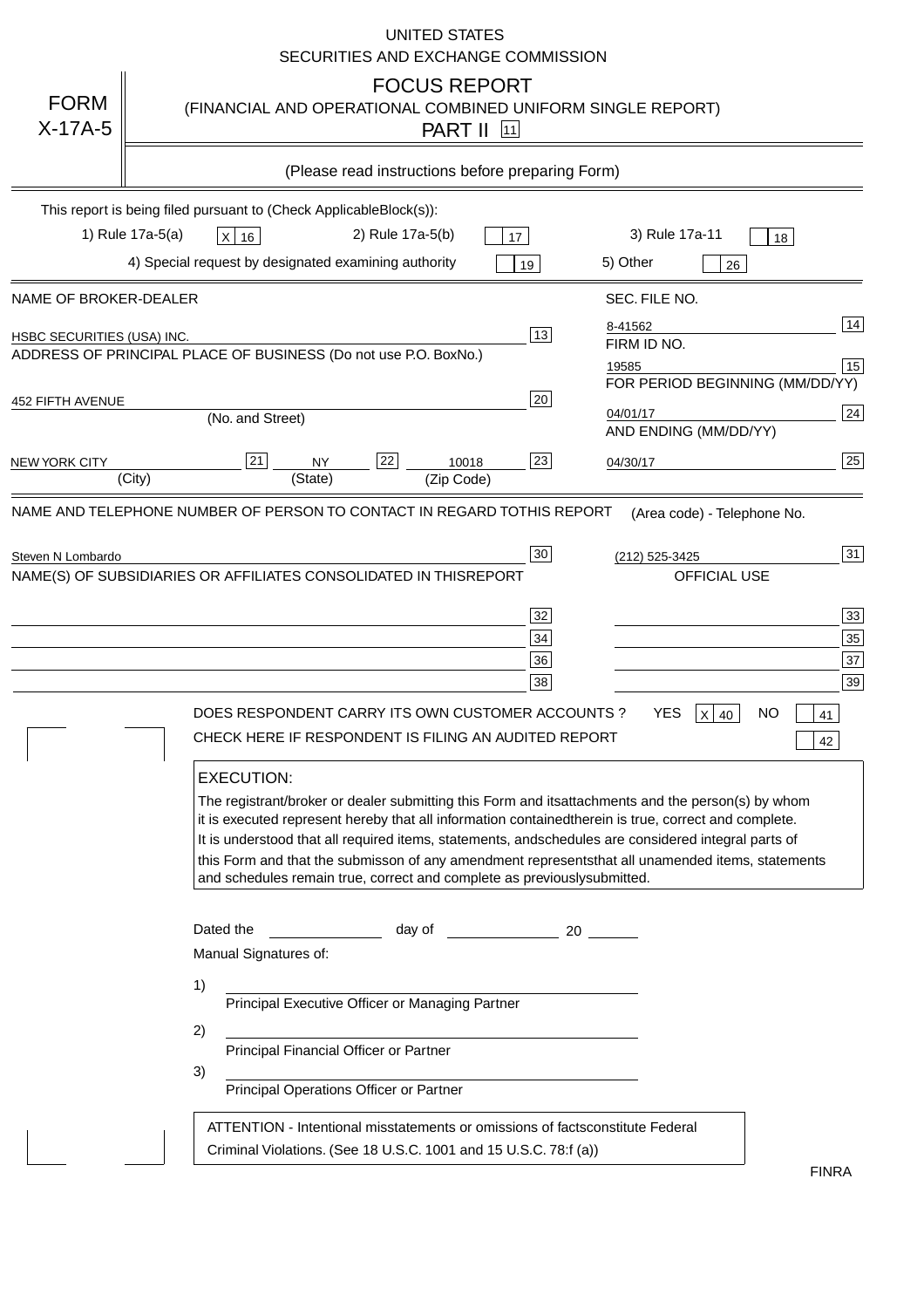BROKER OR DEALER

HSBC SECURITIES (USA) INC.

04/30/17

as of

## STATEMENT OF SEGREGATION REQUIREMENTS AND FUNDS IN SEGREGATION FOR CUSTOMERS TRADING ON U.S. COMMODITY EXCHANGES

| SEGREGATION REQUIREMENTS (Section 4d(2) of the CEAct)                                          |                             |  |
|------------------------------------------------------------------------------------------------|-----------------------------|--|
| 1. Net ledger balance                                                                          |                             |  |
| A. Cash                                                                                        | \$<br>225,144,232 7010      |  |
| B. Securities (at market)                                                                      | 931,528,415 7020            |  |
| 2. Net unrealized profit (loss) in open futures contracts<br>traded on a contract market       | 103,580,823 7030            |  |
| 3. Exchange traded options                                                                     |                             |  |
| A. Add market value of open option contracts purchased on a<br>contract market                 | 55,666,888 7032             |  |
| B. Deduct market value of open option contracts granted (sold)<br>on a contract market         | 23,577,813) 7033            |  |
| 4. Net equity (deficit) (add lines 1, 2, and 3)                                                | 1,292,342,545 7040          |  |
| 5. Accounts liquidating to a deficit and accounts with debit<br>balances                       |                             |  |
| - gross amount                                                                                 | 7045<br>5,712,746           |  |
| Less: amount offset by customer owned securities                                               | $5,712,746$ ) 7047<br>7050  |  |
| 6. Amount required to be segregated (add lines 4 and 5)                                        | \$<br>1,292,342,545<br>7060 |  |
|                                                                                                |                             |  |
| FUNDS IN SEGREGATED ACCOUNTS                                                                   |                             |  |
| 7. Deposited in segregated funds bank accounts                                                 |                             |  |
| A. Cash                                                                                        | 7070<br>30,290,081          |  |
| B. Securities representing investments of customers' funds<br>(at market)                      | 7080<br>$\Omega$            |  |
| C. Securities held for particular customers or option customers<br>in lieu of cash (at market) | 7090<br>225.827.244         |  |
| 8. Margins on deposit with derivatives clearing organizations<br>of contract markets           |                             |  |
| A. Cash                                                                                        | \$<br>7100<br>380,754,577   |  |
| B. Securities representing investments of customers' funds<br>(at market)                      | 8,729 7110                  |  |
| C. Securities held for particular customers or option customers<br>in lieu of cash (at market) | 705,701,171<br>7120         |  |
| 9. Net settlement from (to) derivatives clearing organizations<br>of contract markets          | 7130<br>(16, 379, 167)      |  |
| 10. Exchange traded options                                                                    |                             |  |
| A. Value of open long option contracts                                                         | 55,666,888 7132             |  |
| B. Value of open short option contracts                                                        | 23,577,813 7133             |  |
| 11. Net equities with other FCMs                                                               |                             |  |
| A. Net liquidating equity                                                                      | 16,420,665 7140             |  |
| B. Securities representing investments of customers' funds<br>(at market)                      | 7160                        |  |
| C. Securities held for particular customers or option customers<br>in lieu of cash (at market) | 7170                        |  |
| 12. Segregated funds on hand (describe:                                                        | 0 7150                      |  |
| 13. Total amount in segregation (add lines 7 through 12)                                       | 1,374,712,375 7180          |  |
| 14. Excess (deficiency) funds in segregation (subtract line 6<br>from line 13)                 | £<br>82,369,830 7190        |  |
| 15. Management Target Amount for Excess funds in segregation                                   | 70,000,000 7194<br>S        |  |
| 16. Excess (deficiency) funds in segregation over (under) Management Target Amount Excess      | 12,369,830 7198<br>\$       |  |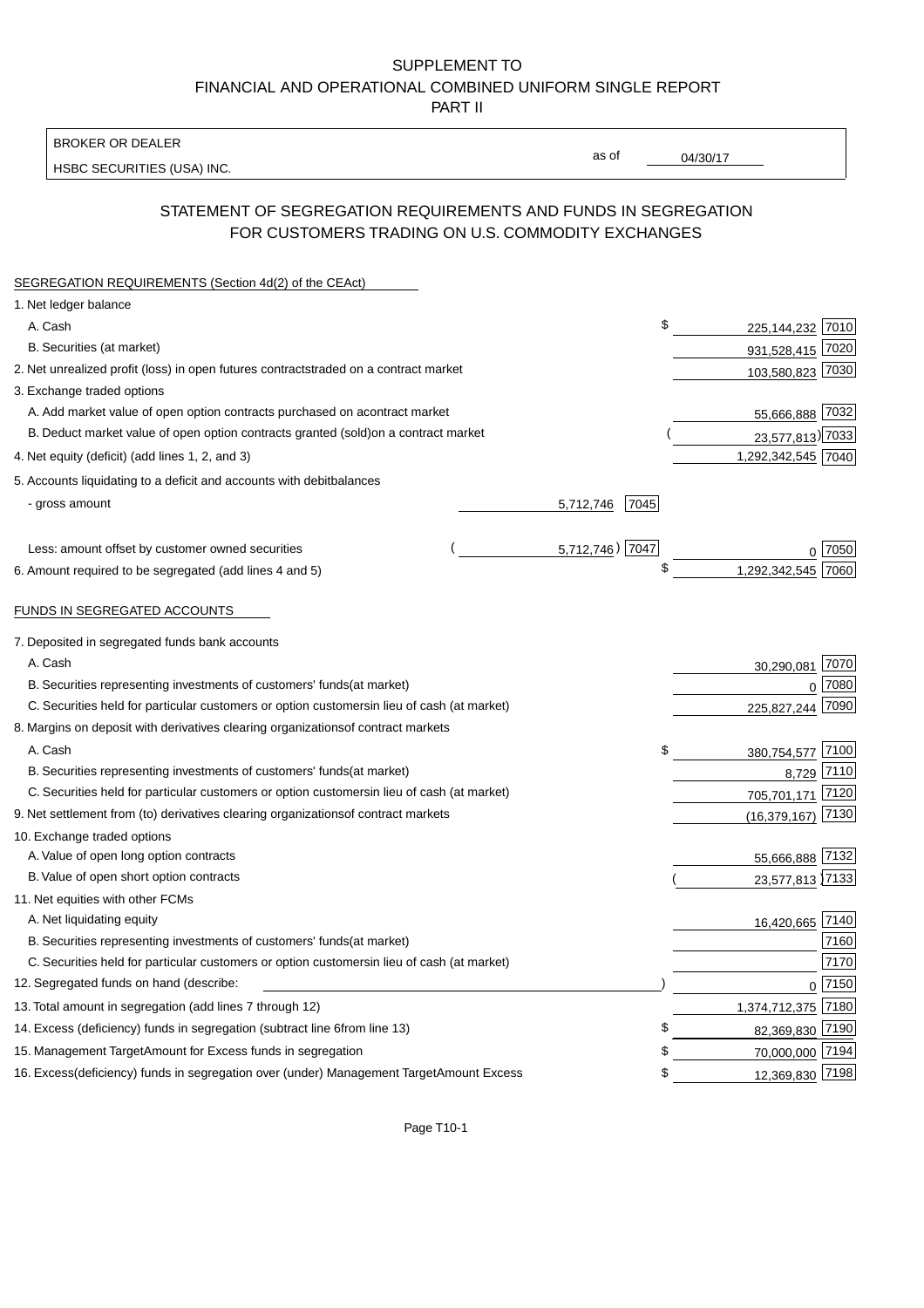PART II

|                                                   | .                                      |                                                                |                  |
|---------------------------------------------------|----------------------------------------|----------------------------------------------------------------|------------------|
| <b>BROKER OR DEALER</b>                           |                                        |                                                                |                  |
| HSBC SECURITIES (USA) INC.                        |                                        | as of<br>04/30/17                                              |                  |
|                                                   | FOR CUSTOMERS' DEALER OPTIONS ACCOUNTS | STATEMENT OF SEGREGATION REQUIREMENTS AND FUNDS IN SEGREGATION |                  |
| 1. Amount required to be segregated in accordance |                                        | \$                                                             |                  |
| with Commission regulation 32.6                   |                                        |                                                                | 7200<br>0        |
| 2. Funds in segregated accounts                   |                                        |                                                                |                  |
| A. Cash                                           | \$                                     | 7210<br>0                                                      |                  |
| B. Securities (at market)                         |                                        | 7220<br>$\Omega$                                               |                  |
| C. Total                                          |                                        |                                                                | 7230<br>$\Omega$ |
| 3. Excess (deficiency) funds in segregation       |                                        |                                                                |                  |
| (subtract line 2.C from line 1)                   |                                        |                                                                | 0 7240           |
|                                                   |                                        |                                                                |                  |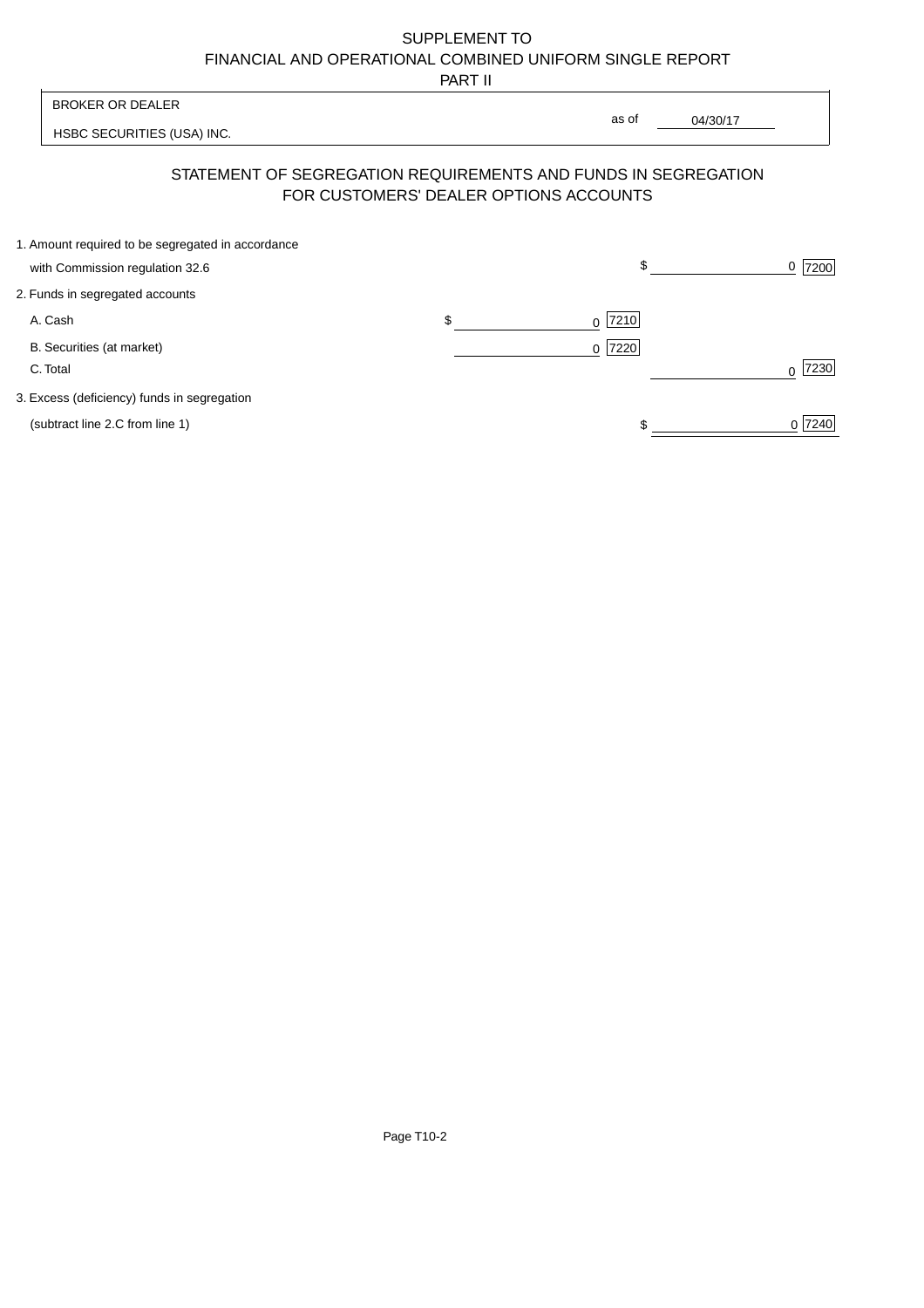PART II

HSBC SECURITIES (USA) INC. The state of the second second in the second second second second second second second second second second second second second second second second second second second second second second sec BROKER OR DEALER

# as of

#### STATEMENT OF SECURED AMOUNTS AND FUNDS HELD IN SEPARATE ACCOUNTS PURSUANT TO COMMISSION REGULATION 30.7

#### FOREIGN FUTURES AND FOREIGN OPTIONS SECURED AMOUNTS

| Amount required to be set aside pursuant to law, rule or<br>regulation of a foreign government<br>or a rule of a self-regulatory organization authorized<br>thereunder                       |                                   |                   | \$<br>0                        | 7305         |
|----------------------------------------------------------------------------------------------------------------------------------------------------------------------------------------------|-----------------------------------|-------------------|--------------------------------|--------------|
| 1. Net ledger balance - Foreign Futures and Foreign Option Trading - All Customers<br>A. Cash<br><b>B.</b> Securities<br>(at market)                                                         |                                   |                   | \$<br>75,670,090<br>85,029,603 | 7315<br>7317 |
| 2. Net unrealized profit (loss) in open futures contracts traded on a foreign                                                                                                                | board of trade                    |                   | (3,734,971)                    | 7325         |
| 3. Exchange traded options<br>A. Market value of open option contracts purchased on a foreign board of trade<br>B. Market value of open contracts granted (sold) on a foreign board of trade |                                   |                   | 0<br><sup>0</sup>              | 7335<br>7337 |
| 4. Net equity (deficit) (add lines 1.2. and 3.)                                                                                                                                              |                                   |                   | \$<br>156,964,722              | 7345         |
| 5. Accounts liquidating to a deficit and accounts with<br>debit balances - gross<br>amount                                                                                                   |                                   | 7351<br>3,993,426 |                                |              |
| Less: amount offset by customer owned securities                                                                                                                                             |                                   | 3,990,931) 7352   | 2,495                          | 7354         |
| 6. Amount required to be set aside as the secured amount - Net Liquidating                                                                                                                   | Equity Method (add lines 4 and 5) |                   | \$<br>156,967,217              | 7355         |
| 7. Greater of amount required to be set aside pursuant to foreign jurisdiction (above) or                                                                                                    | line 6.                           |                   | \$<br>156,967,217              | 7360         |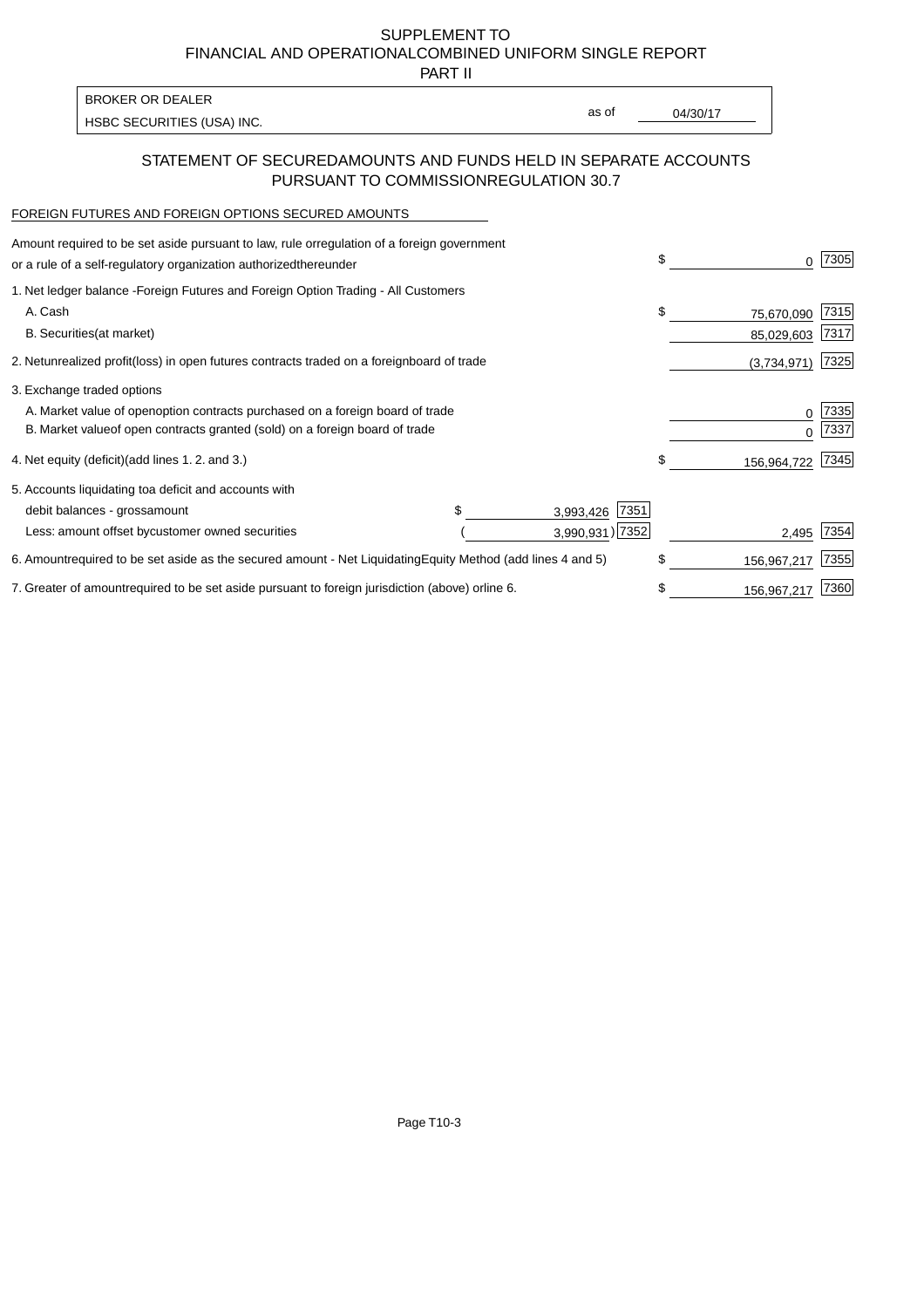PART II

| <b>BROKER OR DEALER</b>                                                                           |                       |               |                 |                  |
|---------------------------------------------------------------------------------------------------|-----------------------|---------------|-----------------|------------------|
| HSBC SECURITIES (USA) INC.                                                                        | as of                 |               | 04/30/17        |                  |
|                                                                                                   |                       |               |                 |                  |
| STATEMENT OF SECURED AMOUNTS AND FUNDS HELD IN SEPARATE<br>PURSUANT TO COMMISSION REGULATION 30.7 |                       |               | <b>ACCOUNTS</b> |                  |
| FUNDS DEPOSITED IN SEPARATE REGULATION 30.7 ACCOUNTS                                              |                       |               |                 |                  |
| 1. Cash in banks                                                                                  |                       |               |                 |                  |
| A. Banks located in the United States                                                             | \$<br>51,364,827      | 7500          |                 |                  |
| B. Other banks qualified under Regulation 30.7                                                    |                       |               |                 |                  |
| 7510<br>Name(s):<br><b>HARRIS TRUST</b>                                                           |                       | $0$  7520  \$ |                 | 51,364,827 7530  |
| 2. Securities                                                                                     |                       |               |                 |                  |
| A. In safekeeping with banks located in the United States                                         | \$<br>38,779,111 7540 |               |                 |                  |
| B. In safekeeping with other banks qualified under Regulation<br>30.7                             |                       |               |                 |                  |
| 7550<br>Name(s):<br><b>HARRIS TRUST</b>                                                           |                       | $0$ 7560      |                 | 38,779,111 7570  |
| 3. Equities with registered futures commission merchants                                          |                       |               |                 |                  |
| A. Cash                                                                                           | \$                    | $0$   7580    |                 |                  |
| <b>B.</b> Securities                                                                              | 0                     | 7590          |                 |                  |
| C. Unrealized gain (loss) on open futures contracts                                               |                       | $0$ 7600      |                 |                  |
| D. Value of long option contracts                                                                 |                       | $0$ 7610      |                 |                  |
| E. Value of short option contracts                                                                |                       | $0)$ 7615     |                 | 0 7620           |
| 4. Amounts held by clearing organizations of foreign boards of<br>trade                           |                       |               |                 |                  |
| 7630<br>Name(s):                                                                                  |                       |               |                 |                  |
| A. Cash                                                                                           | \$                    | 7640          |                 |                  |
| <b>B.</b> Securities                                                                              |                       | 7650          |                 |                  |
| C. Amount due to (from) clearing organizations - daily<br>variation                               |                       | 7660          |                 |                  |
| D. Value of long option contracts                                                                 |                       | 7670          |                 |                  |
| E. Value of short option contracts                                                                |                       | ) 7675        |                 | 7680             |
| 5. Amounts held by members of foreign boards of trade<br>Name(s):<br>7690                         |                       |               |                 |                  |
| A. Cash                                                                                           | \$<br>61,631,489 7700 |               |                 |                  |
| <b>B.</b> Securities                                                                              | 46,250,493 7710       |               |                 |                  |
| C. Unrealized gain (loss) on open futures contracts                                               | $(3,734,971)$ 7720    |               |                 |                  |
| D. Value of long option contracts                                                                 |                       | $0$ 7730      |                 |                  |
| E. Value of short option contracts                                                                |                       | $0$ ) 7735    |                 | 104,147,011 7740 |
| 6. Amounts with other depositories designated by a foreign<br>board of trade<br>7750<br>Name(s):  |                       |               |                 | 0 7760           |
| 7. Segregated funds on hand (describe:                                                            |                       |               |                 | $0$ 7765         |
| 8. Total funds in separate section 30.7 accounts                                                  |                       |               | \$              | 194,290,949 7770 |
| 9. Excess (deficiency) set Aside Funds for Secured Amount (subtract Line 7 Secured                |                       |               |                 |                  |
| Statement page T10-3 from Line 8)                                                                 |                       |               | \$              | 37,323,732 7380  |
| 10. Management Target Amount for Excess funds in separate section 30.7 accounts                   |                       |               | \$              | 25,000,000 7780  |
|                                                                                                   |                       |               |                 |                  |
| 11. Excess (deficiency) funds in separate 30.7 accounts over (under) Management Target            |                       |               | \$              | 12,323,732 7785  |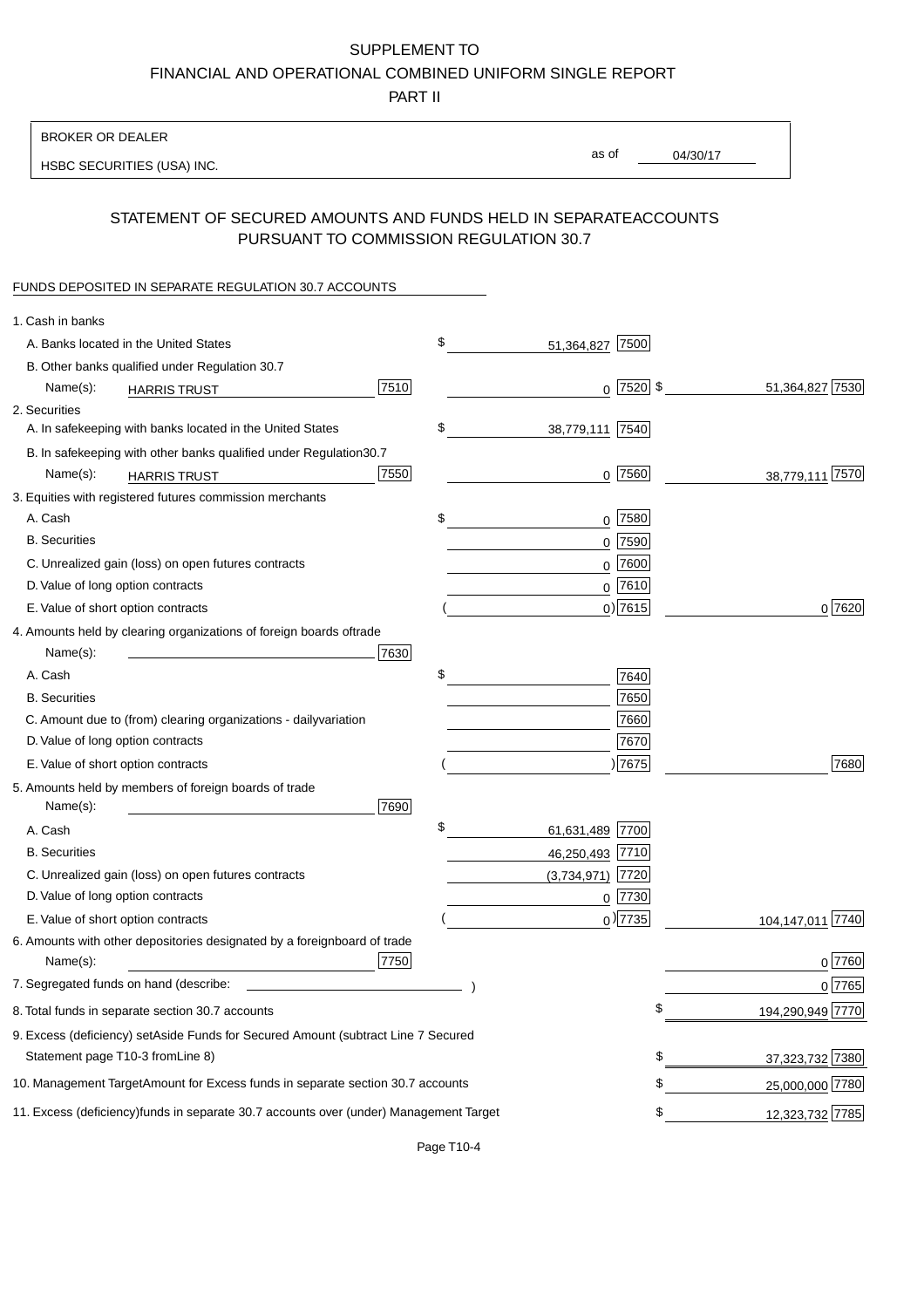PART II

HSBC SECURITIES (USA) INC. The state of the state of the state of the state of the state of the state of the state of the state of the state of the state of the state of the state of the state of the state of the state of BROKER OR DEALER

as of

#### STATEMENT OF CLEARED SWAPS CUSTOMER SEGREGATION REQUIREMENTS AND FUNDS IN CLEARED SWAPS CUSTOMER ACCOUNTS UNDER 4D(F) OF THE CEA

| <b>Cleared Swaps Customer Requirements</b>                                                                  |    |                      |
|-------------------------------------------------------------------------------------------------------------|----|----------------------|
| 1. Net ledger balance                                                                                       |    |                      |
| A. Cash                                                                                                     | \$ | 206,142,630 8500     |
| B. Securities (at market)                                                                                   |    | 8510<br>765,631,401  |
| 2. Net unrealized profit (loss) in open cleared swaps                                                       |    | 8520<br>216,592,777  |
| 3. Cleared swaps options                                                                                    |    |                      |
| A. Market value of open cleared swaps option contracts purchased                                            |    | 0   8530             |
| B. Market value of open cleared swaps option contracts granted (sold)                                       |    | $0)$ 8540            |
| 4. Net equity (deficit) (add lines 1, 2, and 3)                                                             | \$ | 1,188,366,808 8550   |
| 5. Accounts liquidating to a deficit and accounts with                                                      |    |                      |
| 5,290,113 8560<br>debit balances - gross<br>\$<br>amount                                                    |    |                      |
| 5,247,583) 8570<br>Less: amount offset by customer owned securities                                         |    | 42,530 8580          |
| 6. Amount required to be segregated for cleared swaps customers (add lines 4 and 5)                         | S  | 1,188,409,338 8590   |
| Funds in Cleared Swaps Customer Segregated Accounts                                                         |    |                      |
| 7. Deposited in cleared swaps customer segregated accounts at banks                                         |    |                      |
| A. Cash                                                                                                     | \$ | 8600<br>24,588,251   |
| B. Securities representing investments of cleared swaps customers' funds (at market)                        |    | $0^{8610}$           |
| C. Securities held for particular cleared swaps customers in lieu of cash (at market)                       |    | 22,339,516 8620      |
| 8. Margins on deposit with derivatives clearing organizations in cleared swaps customer segregated accounts |    |                      |
| A. Cash                                                                                                     |    | 539,141,591 8630     |
| representing investments of cleared swaps customers' funds (at market)<br><b>B.</b> Securities              |    | 8640<br>$\Omega$     |
| C. Securities held for particular cleared swaps customers in lieu of cash (at market)                       |    | 743,291,885 8650     |
| 9. Net settlement from (to) derivatives clearing organizations                                              |    | 8660<br>(19,028,571) |
| 10. Cleared swaps options                                                                                   |    |                      |
| A. Value of open cleared swaps long option contracts                                                        |    | $0^{8670}$           |
| B. Value of open cleared swaps short option contracts                                                       |    | $0$ ) 8680           |
| 11. Net equities with other FCMs                                                                            |    |                      |
| A. Net liquidating equity                                                                                   |    | $0^{8690}$           |
| B. Securities representing investments of cleared swaps customers' funds (at market)                        |    | $0^{8700}$           |
| C. Securities held for particular cleared swaps customers in lieu of cash (at market)                       |    | 0 8710               |
| 12. Cleared swaps customer funds on hand (describe:                                                         |    | $0 \;  8715 $        |
| 13. Total amount in cleared swaps customer segregation (add lines 7 through 12)                             | S  | 1,310,332,672 8720   |
| 14. Excess (deficiency) funds in cleared swaps customer segregation (subtract line 6 from line 13)          |    | 121,923,334 8730     |
| 15. Management Target Amount for Excess funds in cleared swaps segregated accounts                          | \$ | 100,000,000 8760     |
| 16. Excess<br>(deficiency) funds in cleared swaps customer segregated accounts over                         |    |                      |
| <b>Management Target Excess</b><br>(under)                                                                  | \$ | 21,923,334 8770      |